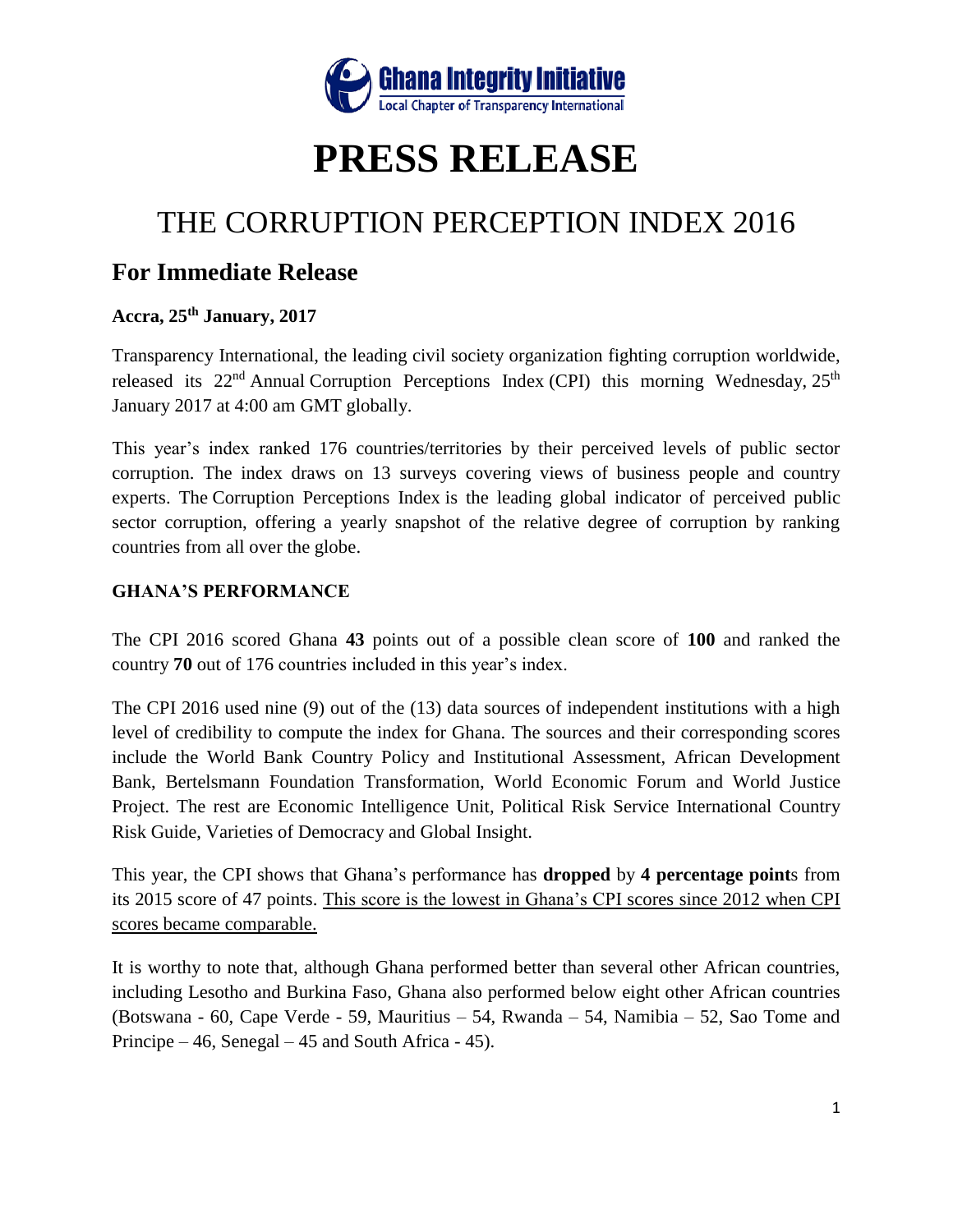

The 2016 CPI score indicates that, in spite of Ghana's efforts at fighting corruption the canker is still a serious problem. Ghana's score of 43 points is a likely reflection of the many exposés of public sector corruption in the last few years including the police recruitment scam, Ghana Youth Employment and Entrepreneurial Development Authority (GYEEDA) scandal, Savannah Accelerated Development Authority (SADA) scandal, GHc 144 million GRA/Subah Scandal, the infamous Woyome's GHC 51 million judgment debt saga and the Smartty's bus rebranding deal. This is likely compounded by government perceived inability to fully resolve high profile corruption cases.

#### **THE AFRICAN PICTURE**

In Africa, Botswana once again was first with a score of 60, ranking 35 globally and followed by Cape Verde with a score of 59 and ranking 38 globally. Third and fourth was occupied by Mauritius and Rwanda with both scoring 54 and ranked 50 globally. Namibia and Sao Tome and Principe scored 52 and 46 respectively and ranked 53 and 62 globally but fifth and sixth in Africa. Senegal and South Africa both scored 45 and ranked 64 globally. Overall, only five out 46 African countries that qualified to be captured by the index s scored above 50.

Many African countries dominated the bottom of the CPI with Somalia, South Sudan, Sudan, Libya, Guinea Bissau, Eritrea and Angola scoring 10, 11, 14, 14, 16, 18 and 18 with rankings of 176, 175, 170, 170, 168, 164 and 164 respectively.

#### **GLOBAL PERFORMANCE**

Denmark and New Zealand performed best with scores of 90, closely followed by Finland (89) and Sweden (88). Although no country is free of corruption, the countries at the top share characteristics of high standards in **open government, press freedom, civil liberties and independent judicial systems.**

For the tenth year running, Somalia is the worst performer on the index, this year scoring only 10. South Sudan is second to bottom with a score of 11, followed by North Korea (12) and Syria (13). Countries at the bottom of the index are also characterised by **widespread impunity for corruption, poor governance and weak institutions.**

This year more countries declined in the index than improved, showing the need for urgent action. Countries in troubled regions, particularly in the Middle East, have seen the most substantial drops this year. *Click on the link below for the full index:*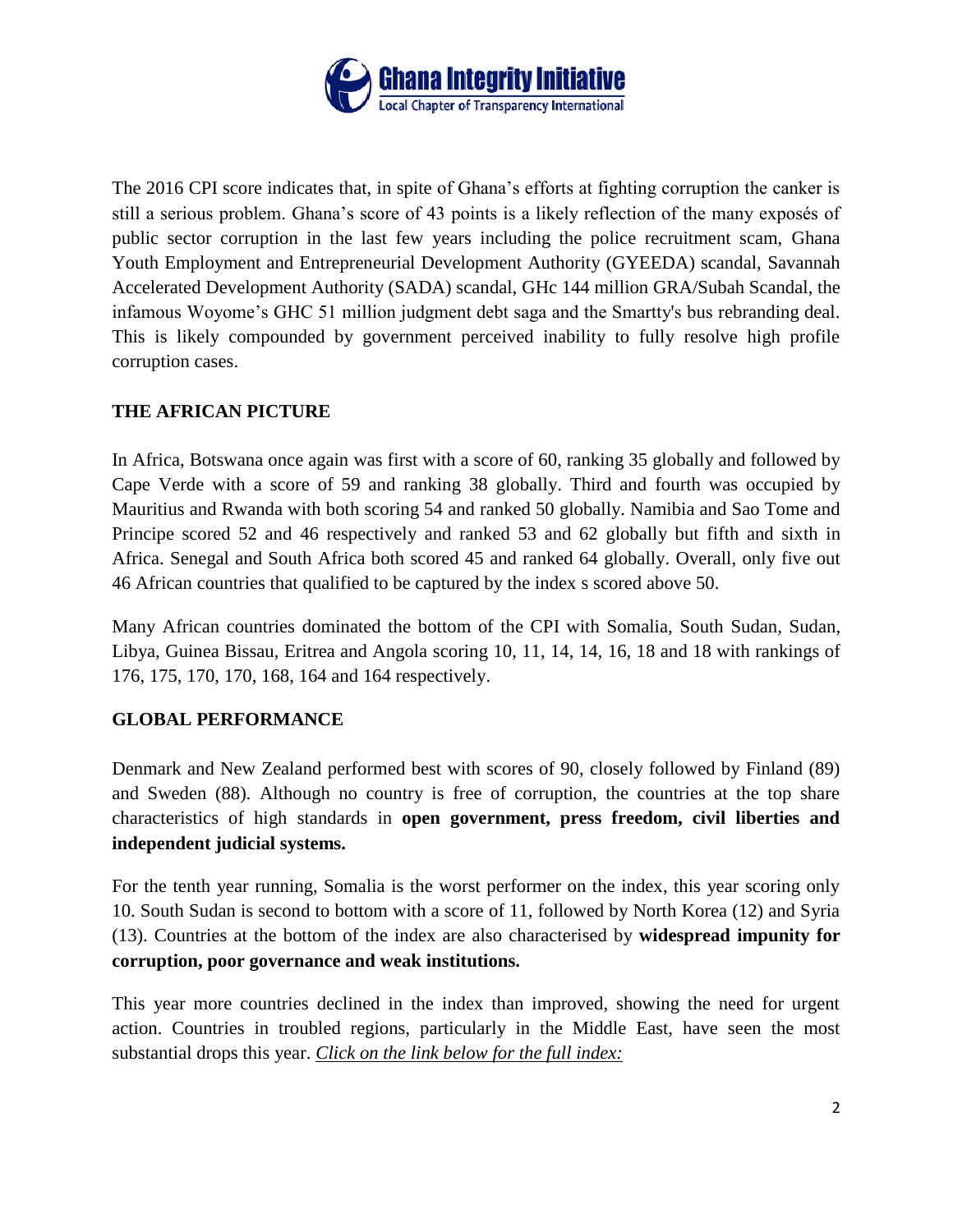

[http://www.transparency.org/news/feature/corruption\\_perceptions\\_index\\_2016#table](http://www.transparency.org/news/feature/corruption_perceptions_index_2016#table)

#### **WHAT NEEDS TO BE DONE**

Globally, as a movement TI believes that what is urgently needed are deep-rooted systemic reforms. This should be done through empowering citizens to stop the widespread impunity for corruption, hold the powerful to account, and have a real say in the decisions that affect their daily lives.

GII also recommends that, the new political and institutional leadership must demonstrate commitment to the fight against corruption by strengthening anti-corruption legislation and closing identified gaps; passing outstanding laws such as the Right to Information (RTI) and the Public Officer's Code of Conduct and sanctioning corrupt officials.

The leadership should also look at different ways of using innovation and technology to reduce red tape in fighting corruption.

Finally, we wish to remind the government to deliver on Ghana's outstanding obligations under international agreements such as the UK Anti-corruption Summit, Open Government Partnership among others. In this respect, we look forward to the implementation of government's current proposal to establish an Office of the Special Prosecutor to cure the evident challenge of prosecuting cases perpetrated by political and public officials.

Ghana Integrity Initiative (GII) is the local chapter of Transparency International (TI), the global civil society organisation leading the fight against corruption.

For further information and media engagements contact:

**Mrs. Linda Ofori-Kwafo Mrs. Mary Awelana Addah** Executive Director **Programmes Manager** Tel.: 0302 760 884 Tel.: 0302 760 884 Mobile: 0244643886 Mobile: 0577665299 Email: lokwafo@tighana.org Email: maddah@tighana.org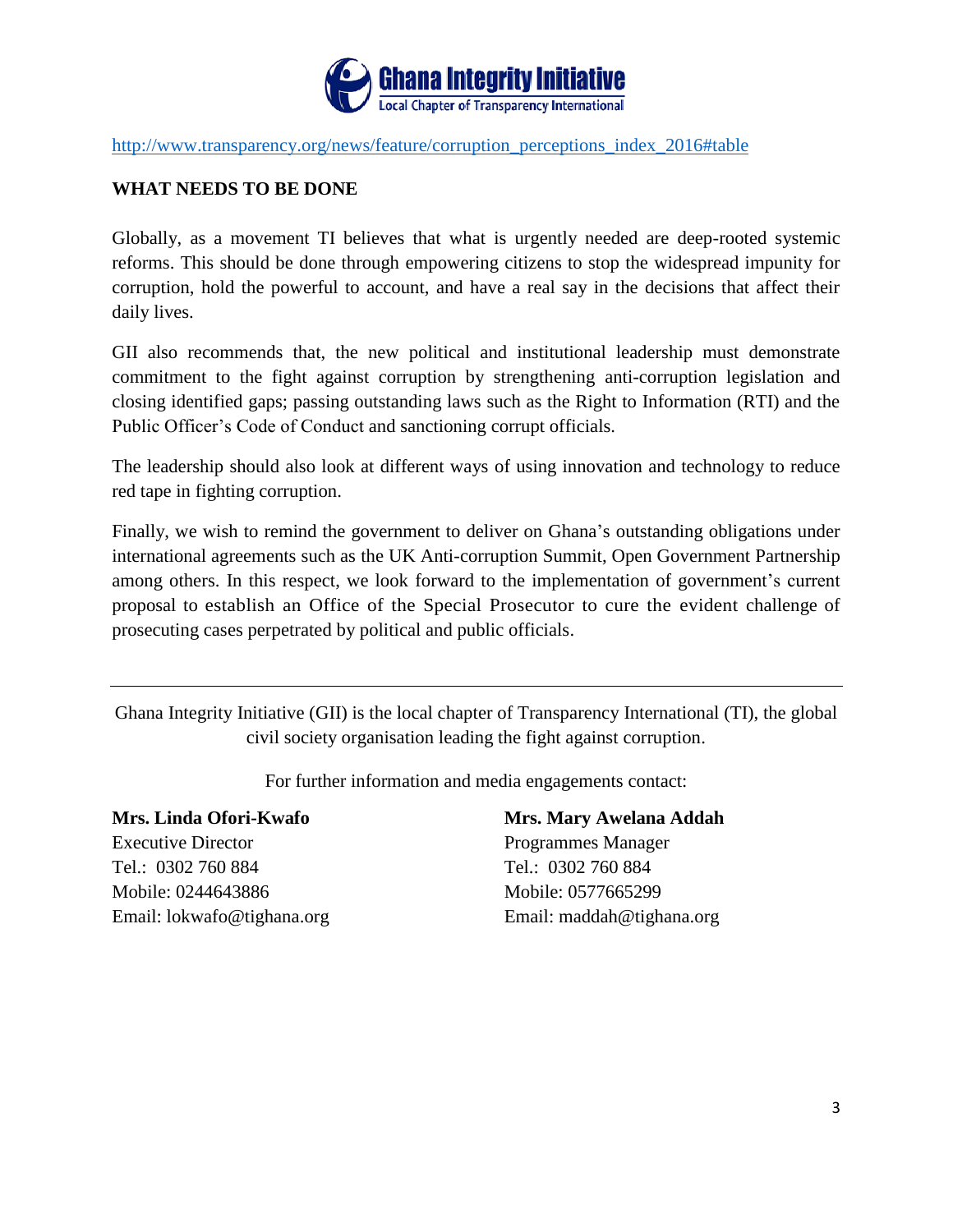

#### **APPENDIX I**

#### **BRIEFING NOTES ON THE CPI**

The Corruption Perceptions Index aggregates data from a number of different sources that provide perceptions of business people and country experts of the level of corruption in the public sector of a country.

The following steps are followed to calculate the CPI:

- 1. Selection of data sources: The CPI draws upon a number of available sources which capture perceptions of corruption. Data selection is done using reliable data collection and methodology from a credible institution; perception of the level of corruption in the public sector; quantitative granularity using scales which allow for sufficient differentiation in the data; cross country comparability for legitimate comparison between countries and not on country specific basis; and multi – year data set to compare a country's score from one year on to the next.
- 2. Standardize data source: Each source is then standardized to be compatible with other available sources, for aggregation to the CPI scale. The standardization converts all the data sources to a scale of 0-100 where a  $0 =$  highest level of perceived corruption, and 100 = lowest level of perceived corruption.
- 3. Aggregate the rescaled data: Each country's CPI score is calculated as a simple average and not on imputed values of all the available rescaled scores for that country. A country will only be given a score if there are at least three data sources available from which to calculate this average.
- 4. Report a measure of uncertainty: the CPI score is then reported alongside a standard error and 90% confidence interval reflecting the variance in the value of the source data that comprises the CPI score. Using the 90% confidence interval helps to assume a normal distribution.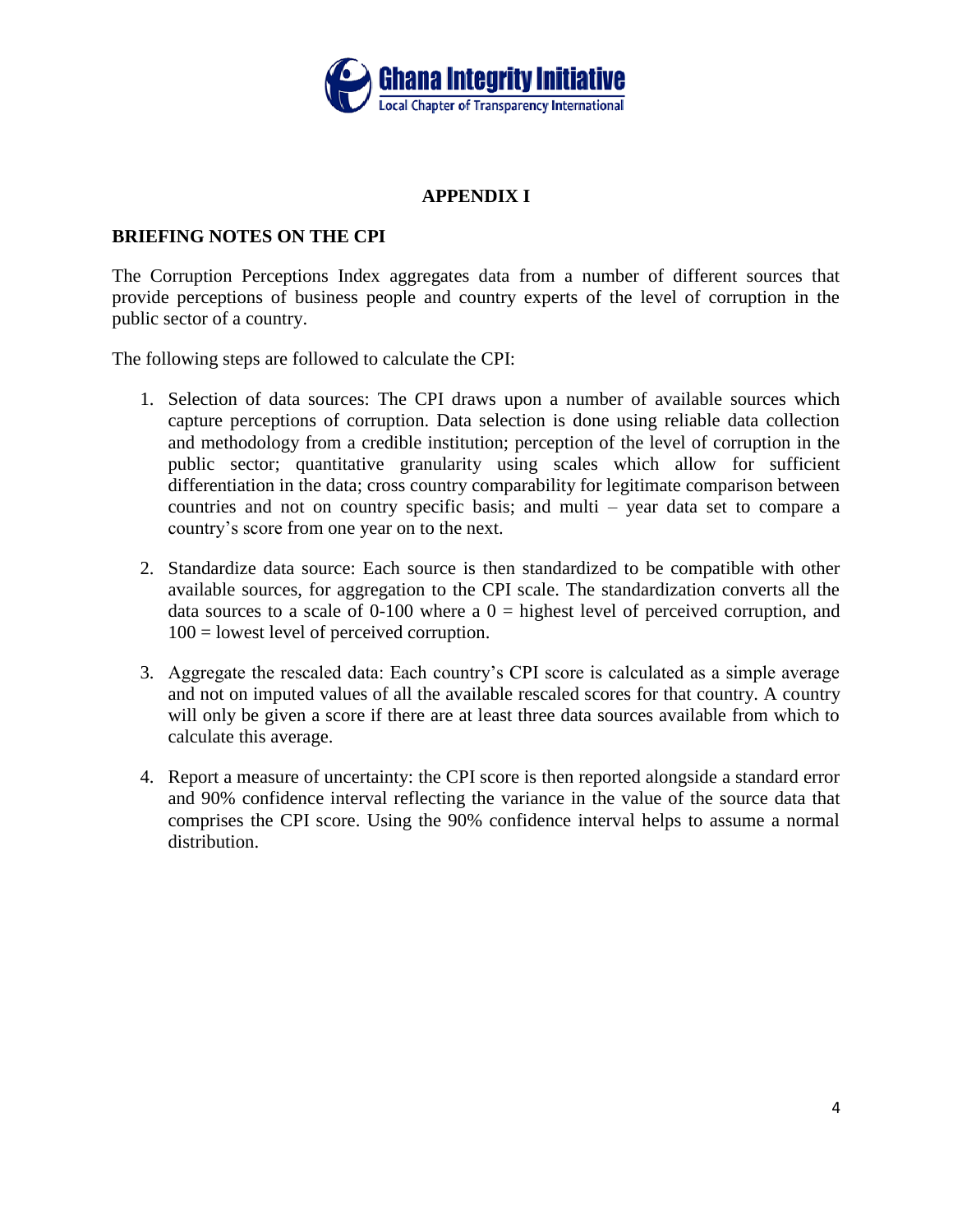

#### **APPENDIX II:**

#### **TABLE 1: 2016 AFRICAN PICTURE**

|     |                              | Global      | <b>Regional</b>         | <b>CPI 2016</b> | <b>CPI 2015</b> | 2015           |
|-----|------------------------------|-------------|-------------------------|-----------------|-----------------|----------------|
| No. | Country                      | <b>Rank</b> | <b>Rank</b>             | score           | score           | <b>Rank</b>    |
| 1.  | <b>Botswana</b>              | 35          | $\mathbf{1}$            | 60              | 63              | $\mathbf{1}$   |
| 2.  | Cape Verde                   | 38          | $\overline{2}$          | 59              | 55              | $\overline{2}$ |
| 3.  | Mauritius                    | 50          | $\overline{\mathbf{3}}$ | 54              | 53              | $\overline{4}$ |
| 4.  | Rwanda                       | 50          | $\overline{\mathbf{3}}$ | 54              | 54              | 3              |
| 5.  | Namibia                      | 53          | 5                       | 52              | 53              | $\overline{4}$ |
| 6.  | Sao Tome and Principe        | 62          | 6                       | 46              | 42              | 10             |
| 7.  | Senegal                      | 64          | $\overline{7}$          | 45              | 44              | $\overline{7}$ |
| 8.  | South Africa                 | 64          | $\overline{7}$          | 45              | 44              | $\overline{7}$ |
| 9.  | Ghana                        | 70          | $\boldsymbol{9}$        | 43              | 47              | 6              |
| 10. | <b>Burkina Faso</b>          | 72          | 10                      | 42              | 38              | 11             |
| 11. | Lesotho                      | 83          | 11                      | 39              | 44              | $\overline{7}$ |
| 12. | Zambia                       | 87          | 12                      | 38              | 38              | 11             |
| 13. | Liberia                      | 90          | 13                      | 37              | 37              | 13             |
| 14. | Benin                        | 95          | 14                      | 36              | 37              | 13             |
| 15. | Gabon                        | 101         | 15                      | 35              | 34              | 16             |
| 16. | Niger                        | 101         | 15                      | 35              | 34              | 16             |
| 17. | Côte d'Ivoire                | 108         | 17                      | 34              | 32              | 20             |
| 18. | Ethiopia                     | 108         | 17                      | 34              | 33              | 19             |
| 19. | Mali                         | 116         | 19                      | 32              | 35              | 15             |
| 20. | Tanzania                     | 116         | 19                      | 32              | 30              | 25             |
| 21. | Togo                         | 116         | 19                      | 32              | 32              | 20             |
| 22. | Malawi                       | 120         | 22                      | 31              | 31              | 22             |
| 23. | Djibouti                     | 123         | 23                      | 30              | 34              | 16             |
| 24. | Sierra Leone                 | 123         | 23                      | 30              | 29              | 26             |
| 25. | Nigeria                      | 136         | 25                      | 28              | 26              | 30             |
| 26. | Guinea                       | 142         | 26                      | 27              | 25              | 32             |
| 27. | Mauritania                   | 142         | 26                      | 27              | 31              | 22             |
| 28. | Mozambique                   | 142         | 26                      | 27              | 31              | 22             |
| 29. | Cameroon                     | 145         | 29                      | 26              | $\overline{27}$ | 29             |
| 30. | Gambia                       | 145         | 29                      | 26              | 28              | 27             |
| 31. | Kenya                        | 145         | 29                      | 26              | 25              | 33             |
| 32. | Madagascar                   | 145         | 29                      | 26              | 28              | 27             |
| 33. | Uganda                       | 151         | 33                      | 25              | 25              | 33             |
| 34. | Comoros                      | 153         | 34                      | 24              | 26              | 30             |
| 35. | Zimbabwe                     | 154         | 35                      | 22              | 21              | 39             |
| 36. | Democratic Republic of Congo | 156         | 36                      | 21              | 22              | 37             |